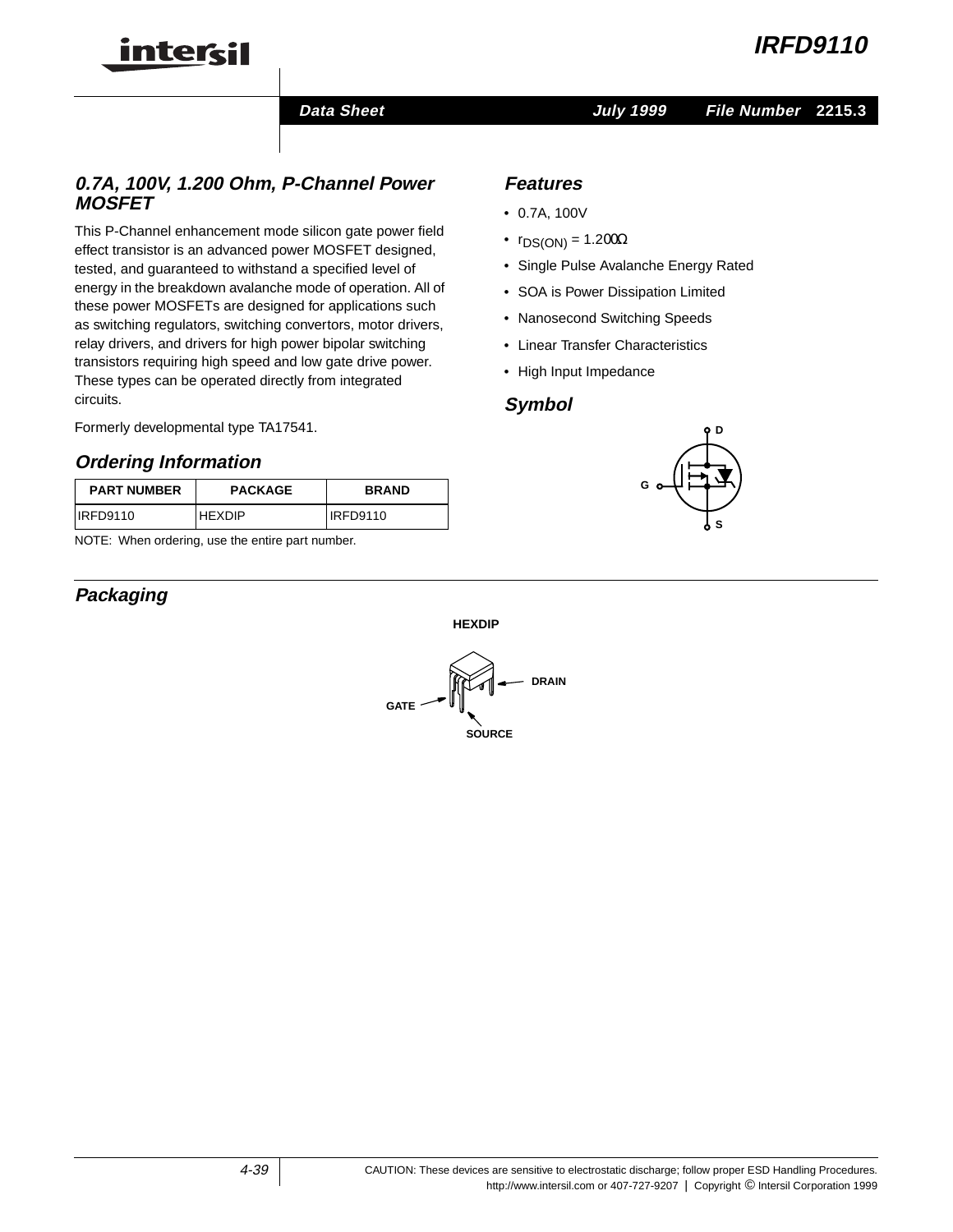# **Absolute Maximum Ratings** T<sub>C</sub> = 25<sup>o</sup>C, Unless Otherwise Specified

|                                   | <b>IRFD9110</b> | <b>UNITS</b>       |
|-----------------------------------|-----------------|--------------------|
|                                   | $-100$          |                    |
|                                   | $-100$          |                    |
|                                   | $-0.7$          | А                  |
|                                   | $-3.0$          |                    |
|                                   | $+20$           |                    |
|                                   | 1.0             | W                  |
|                                   | 0.008           | $W$ <sup>O</sup> C |
|                                   | 190             | mJ                 |
|                                   | $-55$ to 150    | $0^{\circ}$        |
| Maximum Temperature for Soldering |                 |                    |
|                                   | 300             | OC.                |
|                                   | 260             | OC.                |

CAUTION: Stresses above those listed in "Absolute Maximum Ratings" may cause permanent damage to the device. This is <sup>a</sup> stress only rating and operation of the device at these or any other conditions above those indicated in the operational sections of this specification is not implied.

#### NOTE:

1.  $T_J = 25^{\circ}C$  to 125<sup>o</sup>C.

| <b>PARAMETER</b>                                             | <b>SYMBOL</b>               | <b>TEST CONDITIONS</b>                                                                                                                                                                                                                                                                                         |                                                                  | <b>MIN</b>     | <b>TYP</b>     | <b>MAX</b>           | <b>UNITS</b>   |
|--------------------------------------------------------------|-----------------------------|----------------------------------------------------------------------------------------------------------------------------------------------------------------------------------------------------------------------------------------------------------------------------------------------------------------|------------------------------------------------------------------|----------------|----------------|----------------------|----------------|
| Drain to Source Breakdown Voltage                            | <b>BV<sub>DSS</sub></b>     | $I_D = -250 \mu A$ , $V_{GS} = 0V$ , (Figure 9)                                                                                                                                                                                                                                                                |                                                                  | $-100$         |                |                      | V              |
| Gate Threshold Voltage                                       | $V_{GS(TH)}$                | $V_{GS} = V_{DS}$ , $I_D = -250 \mu A$                                                                                                                                                                                                                                                                         |                                                                  | $-2$           | $\blacksquare$ | $-4$                 | V              |
| Zero Gate Voltage Drain Current                              | <b>I</b> <sub>DSS</sub>     | $V_{DS}$ = Rated BV <sub>DSS</sub> , V <sub>GS</sub> = 0V<br>$V_{DS}$ = 0.8 x Rated BV <sub>DSS</sub> , V <sub>GS</sub> = 0V, T <sub>C</sub> = 125 <sup>o</sup> C                                                                                                                                              |                                                                  |                |                | $-25$                | μA             |
|                                                              |                             |                                                                                                                                                                                                                                                                                                                |                                                                  |                |                | $-250$               | μA             |
| On-State Drain Current (Note 2)                              | $I_{D(ON)}$                 | $V_{DS}$ > $I_{D(ON)}$ x $r_{DS(ON)MAX}$ , $V_{GS}$ = -10V,<br>(Figure 6)                                                                                                                                                                                                                                      |                                                                  | $-0.7$         | L.             |                      | Α              |
| Gate to Source Leakage Current                               | l <sub>GSS</sub>            | $V_{GS} = \pm 20V$                                                                                                                                                                                                                                                                                             |                                                                  | $\mathbf{r}$   | $\mathbf{r}$   | ±100                 | nA             |
| Drain to Source On Resistance (Note 2)                       | <b>FDS(ON)</b>              | $I_D = -0.3A$ , $V_{GS} = -10V$ , (Figures 8)                                                                                                                                                                                                                                                                  |                                                                  |                | 1.000          | 1.200                | Ω              |
| Forward Transconductance (Note 2)                            | <b>gfs</b>                  | $V_{DS} \le 50V$ , $I_D = -0.6A$ , (Figure 11)                                                                                                                                                                                                                                                                 |                                                                  | 0.59           | 0.88           | $\blacksquare$       | S              |
| Turn-On Delay Time                                           | $t_{d(ON)}$                 | $V_{DD} = 0.5$ x Rated BV <sub>DSS.</sub> $I_D = -0.7$ A, R <sub>G</sub> = 9.1 $\Omega$ ,<br>$V_{GS} = 10V$ , (Figures 16, 17),<br>$R_L$ = 70 $\Omega$ for $V_{DSS}$ = 50V<br>$R_L$ = 56 $\Omega$ for $V_{DSS}$ = 40V<br><b>MOSFET Switching Times are Essentially</b><br>Independent of Operating Temperature |                                                                  |                | 15             | 30                   | ns             |
| <b>Rise Time</b>                                             | $t_{\sf r}$                 |                                                                                                                                                                                                                                                                                                                |                                                                  | $\blacksquare$ | 30             | 60                   | ns             |
| Turn-Off Delay Time                                          | $td(OFF)$                   |                                                                                                                                                                                                                                                                                                                |                                                                  | $\blacksquare$ | 20             | 40                   | ns             |
| Fall Time                                                    | t <sub>f</sub>              |                                                                                                                                                                                                                                                                                                                |                                                                  |                | 20             | 40                   | ns             |
| <b>Total Gate Charge</b><br>(Gate to Source + Gate to Drain) | Q <sub>g(TOT)</sub>         | $V_{GS}$ = -10V, $I_D$ = -0.7A, $V_{DS}$ = 0.8V x Rated BV <sub>DSS.</sub><br>(Figures 13, 18, 19) Gate Charge is<br><b>Essentially Independent of Operating</b><br>Temperature                                                                                                                                |                                                                  |                | 11             | 15                   | nС             |
| Gate to Source Charge                                        | $\mathsf{Q}_{\mathsf{gs}}$  |                                                                                                                                                                                                                                                                                                                |                                                                  |                | 5.7            | $\ddot{\phantom{a}}$ | nC             |
| Gate to Drain "Miller" Charge                                | ${\mathsf Q}_{\mathsf{gd}}$ |                                                                                                                                                                                                                                                                                                                |                                                                  | $\blacksquare$ | 5.3            |                      | nС             |
| Input Capacitance                                            | C <sub>ISS</sub>            | $V_{DS}$ = -25V, $V_{GS}$ = 0V, f = 1MHz, (Figure 10)                                                                                                                                                                                                                                                          |                                                                  |                | 180            |                      | рF             |
| <b>Output Capacitance</b>                                    | C <sub>OSS</sub>            |                                                                                                                                                                                                                                                                                                                |                                                                  | $\blacksquare$ | 85             | $\overline{a}$       | pF             |
| Reverse Transfer Capacitance                                 | $C_{\rm RSS}$               |                                                                                                                                                                                                                                                                                                                |                                                                  | $\blacksquare$ | 30             | $\blacksquare$       | pF             |
| Internal Drain Inductance                                    | L <sub>D</sub>              | Measured From the Drain<br>Lead, 2mm (0.08in) From<br>Package to Center of Die                                                                                                                                                                                                                                 | Modified MOSFET<br>Symbol Showing the<br><b>Internal Devices</b> |                | 4.0            |                      | nН             |
| Internal Source Inductance                                   | Ls                          | Measured From the<br>Source Lead, 2mm<br>(0.08in) From Header to<br>Source Bonding Pad                                                                                                                                                                                                                         | Inductances<br>οD                                                |                | 6.0            |                      | nH             |
| Thermal Resistance Junction to Ambient                       | $R_{\theta$ JA              | <b>Typical Socket Mount</b>                                                                                                                                                                                                                                                                                    |                                                                  |                |                | 120                  | $^{\circ}$ C/W |

# **Electrical Specifications** T<sub>C</sub> = 25<sup>o</sup>C, Unless Otherwise Specified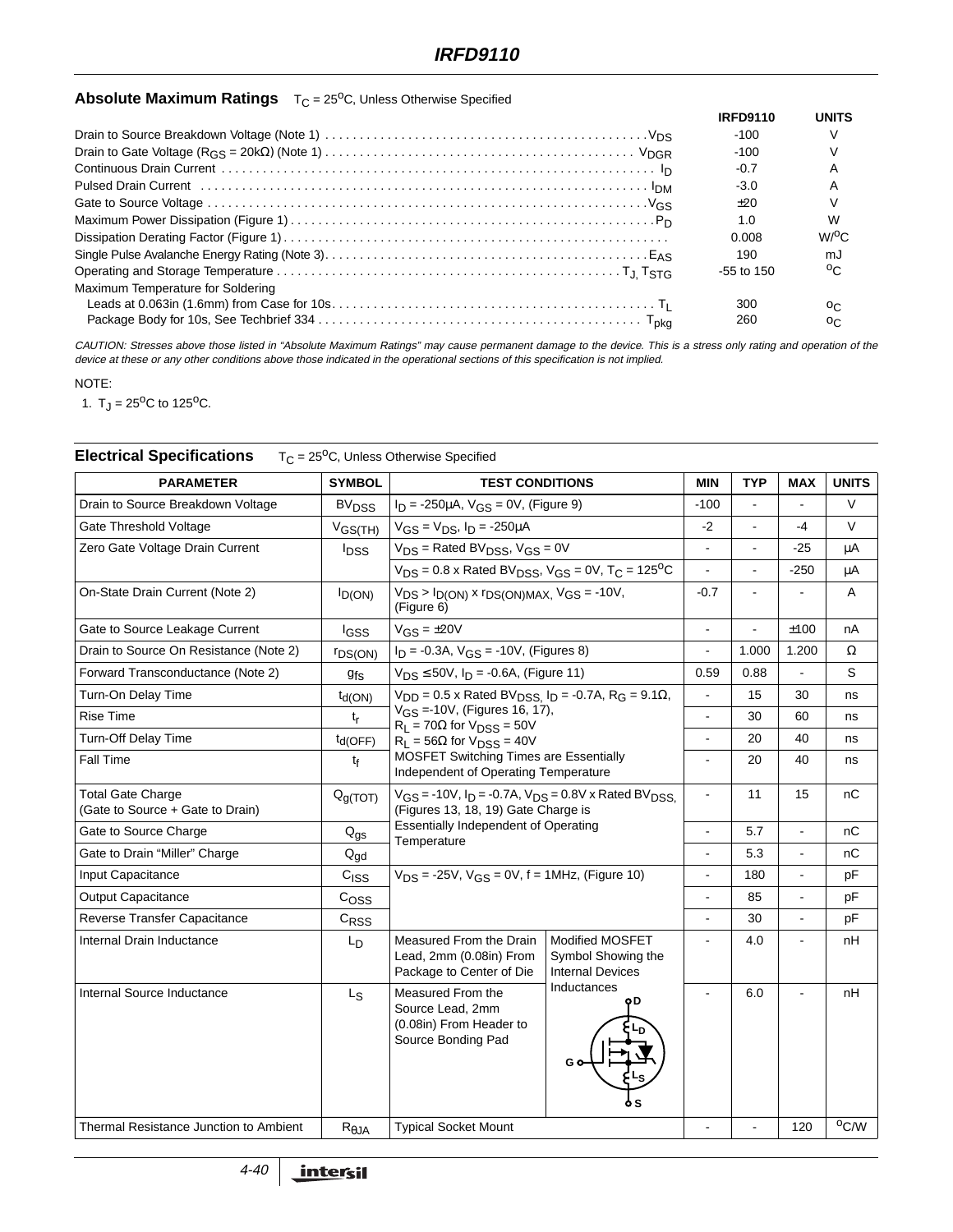**Source to Drain Diode Specifications**

| <b>PARAMETER</b>                                 | <b>SYMBOL</b>    | <b>TEST CONDITIONS</b>                                                                         |     | <b>MIN</b> | <b>TYP</b>               | <b>MAX</b> | <b>UNITS</b> |
|--------------------------------------------------|------------------|------------------------------------------------------------------------------------------------|-----|------------|--------------------------|------------|--------------|
| Continuous Source to Drain Current               | <sup>I</sup> SD  | Modified MOSFET<br>Symbol Showing the<br>Integral Reverse P-N<br><b>Junction Diode</b>         | o D |            |                          | $-0.7$     | A            |
| <b>Pulse Source to Drain Current</b><br>(Note 3) | <sup>I</sup> SDM |                                                                                                |     |            | <u>. .</u>               | $-3.0$     | A            |
| Source to Drain Diode Voltage (Note 2)           | $V_{SD}$         | $T_J = 25^{\circ}\text{C}$ , $I_{SD} = -0.7\text{A}$ , $V_{GS} = 0\text{V}$ , (Figure 12)      |     | ۰          | $\overline{\phantom{0}}$ | $-1.5$     | $\vee$       |
| Reverse Recovery Time                            | $t_{rr}$         | $T_J = 150^{\circ}\text{C}$ , $I_{SD} = -0.7\text{A}$ , $dl_{SD}/dt = 100\text{A/}\mu\text{s}$ |     |            | 120                      |            | ns           |
| Reverse Recovery Charge6466                      | $Q_{RR}$         | $T_J = 150^{\circ}\text{C}$ , $I_{SD} = -0.7\text{A}$ , $dl_{SD}/dt = 100\text{A/}\mu\text{s}$ |     |            | 6.0                      |            | μC           |

NOTES:

2. Pulse test: pulse width ≤ 300µs, duty cycle ≤ 2%.

3. V<sub>DD</sub> = 25V, starting T<sub>J</sub> = 25<sup>o</sup>C, L = 582mH, R<sub>G</sub> = 25 $\Omega$ , peak I<sub>AS</sub> = 0.7A. See Figures 14, 15.





**FIGURE 1. NORMALIZED POWER DISSIPATION vs AMBIENT TEMPERATURE**



**FIGURE 3. FORWARD BIAS SAFE OPERATING AREA FIGURE 4. OUTPUT CHARACTERISTICS** 





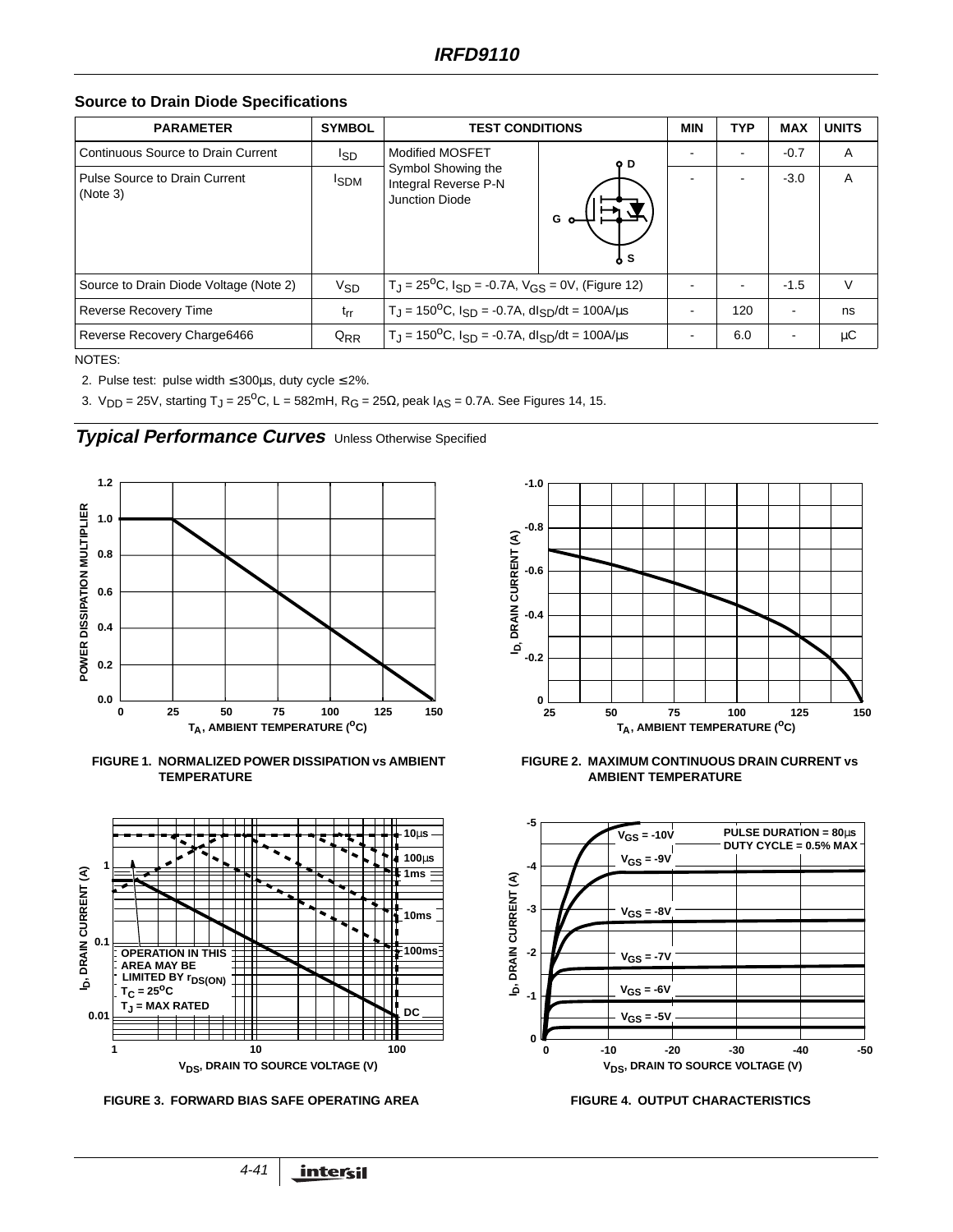### **Typical Performance Curves** Unless Otherwise Specified **(Continued)**





NOTE: Heating effect of 2µs is minimal.

















**FIGURE 10. CAPACITANCE vs DRAIN TO SOURCE VOLTAGE**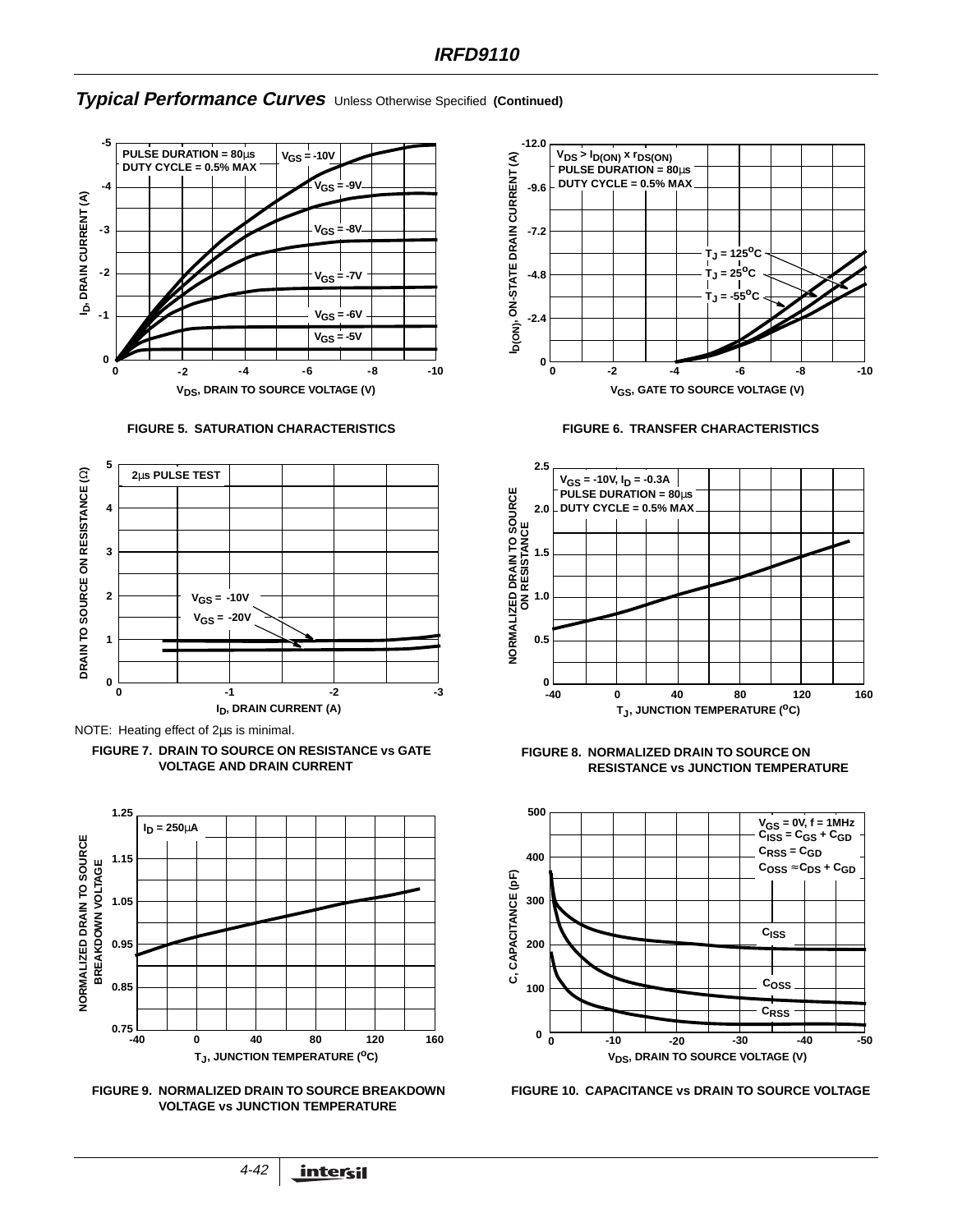### **Typical Performance Curves** Unless Otherwise Specified **(Continued)**



FIGURE 11. TRANSCONDUCTANCE vs DRAIN CURRENT FIGURE 12. SOURCE TO DRAIN DIODE VOLTAGE







**FIGURE 13. GATE TO SOURCE VOLTAGE vs GATE CHARGE**

# **Test Circuits and Waveforms**





#### **FIGURE 14. UNCLAMPED ENERGY TEST CIRCUIT FIGURE 15. UNCLAMPED ENERGY WAVEFORMS**